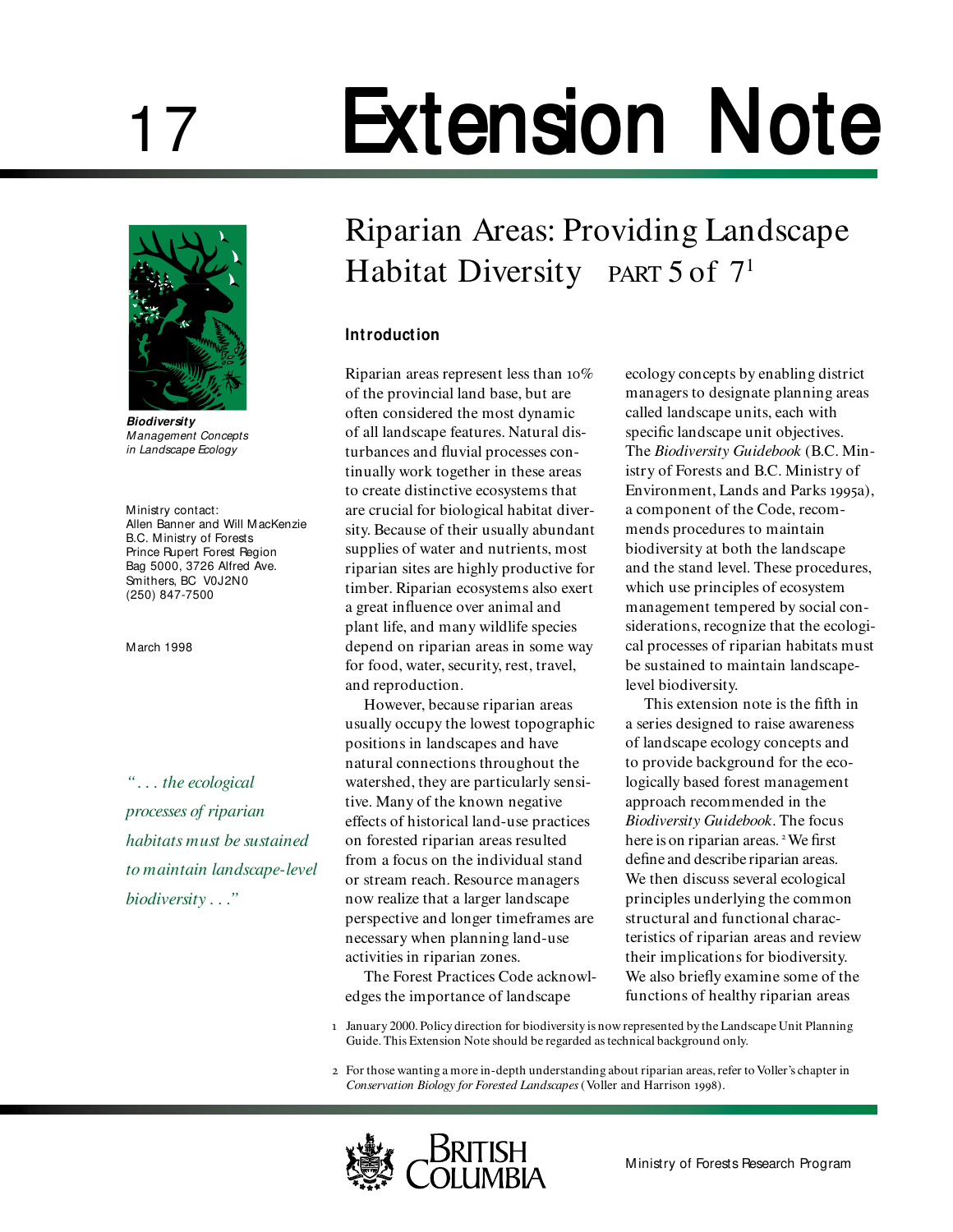and cumulative harmful effects of poor management at the landscape level. We conclude by suggesting how these concepts can be applied in landscape-level planning for biodiversity.

#### **Riparian Areas: Definition**

"Riparian" is derived from the Latin word *ripa*, which means bank or shore. Riparian areas are therefore considered as the strips next to streams and lakes that develop and support a typically rich and diverse flood-tolerant vegetation. While not all riparian areas are endowed with distinctive vegetation, these ecosystems are nevertheless important because of their proximity to water.

Landscape ecologists define riparian strips in forested landscapes as "corridors" because they differ substantially from the surrounding upland matrix on both sides. Because of their linear character, these corridors provide important connections throughout the forested landscape by joining upper elevations and midslopes with valley bottoms.<sup>3</sup>

Riparian areas represent a dynamic interface, or "ecotone," between waterand land-based ecosystems, where components of both ecosystems interact. Natural disturbance events (e.g., flooding, erosion, and sedimentation) are regular phenomena in these areas, causing fluctuations in the associated mosaic of successional vegetation communities and in fish and wildlife populations. Indeed, the character of a riparian corridor can change continually along its length, reflecting the soil moisture and nutrient conditions, vegetation, or geomorphology of the adjacent upland area (Gregory and Ashkenas 1990). However, while riparian areas are greatly affected by the nature of the adjacent upland regions,

they in turn can also strongly control how the entire watershed functions. Therefore, the general condition of riparian areas can have significant and wide-ranging economic and environmental consequences.

# **Riparian Areas and Biodiversity: Ecological Principles**

Biologically, riparian areas are valuable ecosystems in any forested landscape. Because of their high productivity and their inherent connections with the rest of the watershed, riparian areas provide a crucial source of habitat diversity at the landscape level. The following ecological principles explain some of the common structural and functional characteristics of riparian areas and their importance for biological diversity.

#### **. Riparian areas contain a wide diversity of plant species.**

Riparian areas are usually transition zones between different types of structurally complex vegetation communities. This complexity exists because of the moisture gradient (the progression from higher to lower moisture conditions) associated with these areas. The proximity of water increases the yield of plant biomass and provides the proper environment for plant species unable to grow in drier conditions. Flood-tolerant plants, including mosses, sedges, and willows, occupy positions close to the water's edge. Behind these species, a series of different understorey (herbaceous plants and shrubs) and overstorey (deciduous and coniferous trees) canopy layers progressively develop toward the upland boundary ( Figure ). *Implications for biodiversity* Many animal species are attracted to riparian areas by the assortment of plant

3 Part 3 of this Extension Note series (Spatial Patterns) contains more information about the matrix/ patch/corridor model, and corridors are discussed more fully in Part 4 (Connectivity).

This description of ecological processes focuses on a hypothetical riparian environment. Such processes will be of greater or lesser importance in riparian areas, depending on the area's biogeoclimatic classification.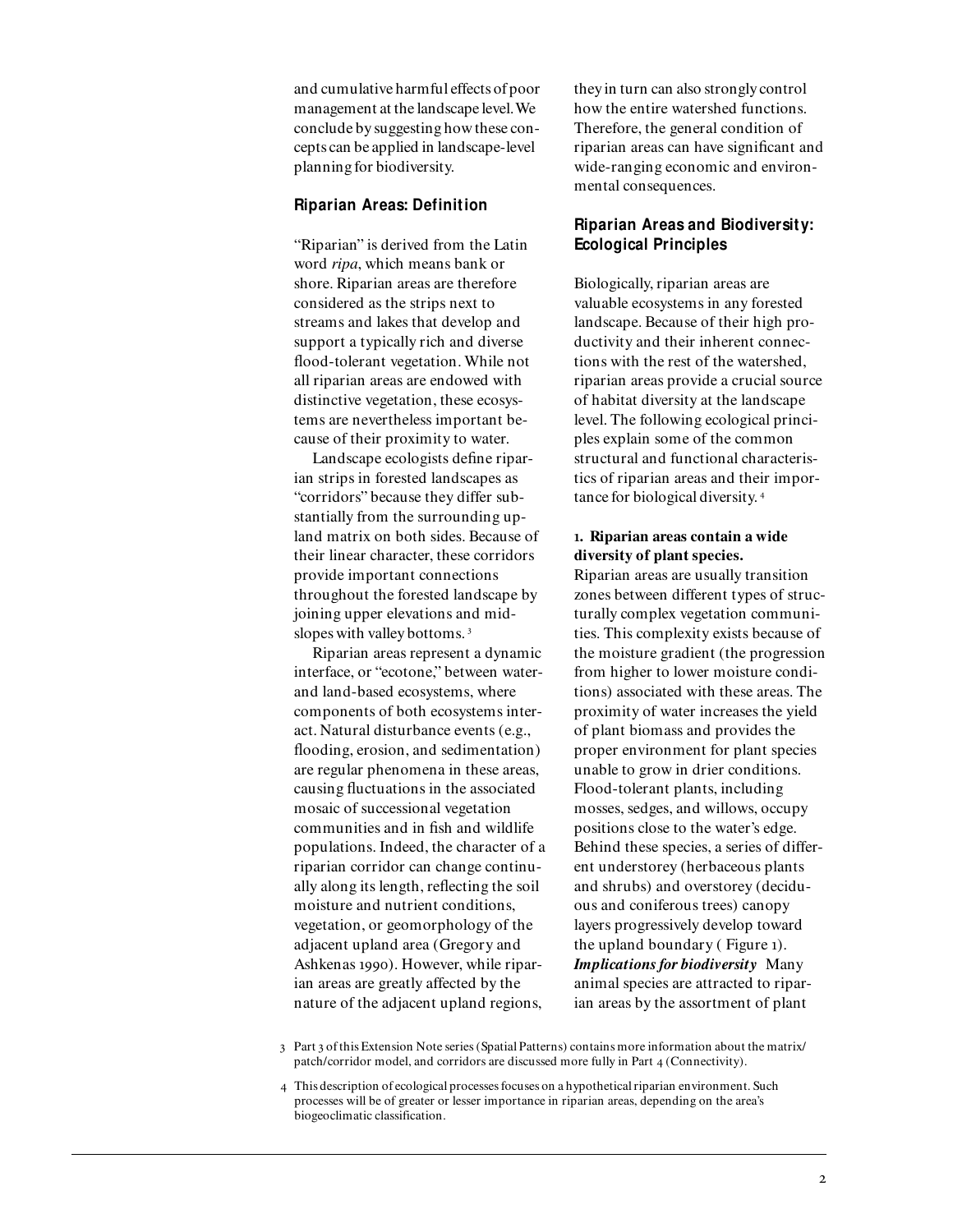

F I GU RE *Illustration of the moisture gradient in a typical riparian ecosystem (from Stevens et al. 1995:2).*

species in the multi-layered canopy and understorey. This structure is characteristic of transitional edge habitats. Riparian vegetation provides:

- excellent food resources (e.g., water plants, herbaceous plants and shrubs producing berries and seeds, and leafy forage) for a wide range of species (e.g., invertebrates, fish, large and small mammals, and birds);
- dense thickets for cover and shelter (e.g., deer hide in thick bushes; rodents make secure passageways, or "runs," in the undergrowth); and
- habitats for the perching, nesting, and resting of aquatic and terrestrial bird species (e.g., snags provide perches and cavities for nesting; shoreline vegetation provides nesting and refuge sites for waterfowl).

#### **. Riparian vegetation influences the local aquatic and terrestrial environment.**

A distinctive microclimate is created for both terrestrial and aquatic ecosystems in riparian areas. Riparian vegetation shields the underlying soil from wind and sunlight. This keeps soil temperatures cooler in summer, which decreases moisture losses and maintains the air temperature at lower levels. Because of

these moister soil conditions, the spread of ground fires is retarded. As a result, the plant communities in riparian areas can be older than those in neighbouring uplands where there is a more recent history of fire.

In winter, riparian vegetation may protect the zone against severe weather and reduce heat losses. In summer, overhanging vegetation that shades standing or flowing water helps to regulate the amount of light reaching the water's surface and, therefore, the water's temperature. For instance, in smaller streams, incoming radiation may be reduced up to  $85\%$  by canopy closure (Wilzbach 1989).

*Implications for biodiversity* Shaded headwater streams contribute cool water to riparian areas further downstream (Stevens et al. 1995). This is important because, if water is cooler, levels of dissolved oxygen are higher and organic wastes can be broken down more readily. Water temperature and the amount of available light also determine whether the aquatic ecosystem is dominated by primary production or decomposition activities. This in turn controls the type of aquatic invertebrates present and, therefore, the type of prey available for the fish community.

Because fish and amphibians are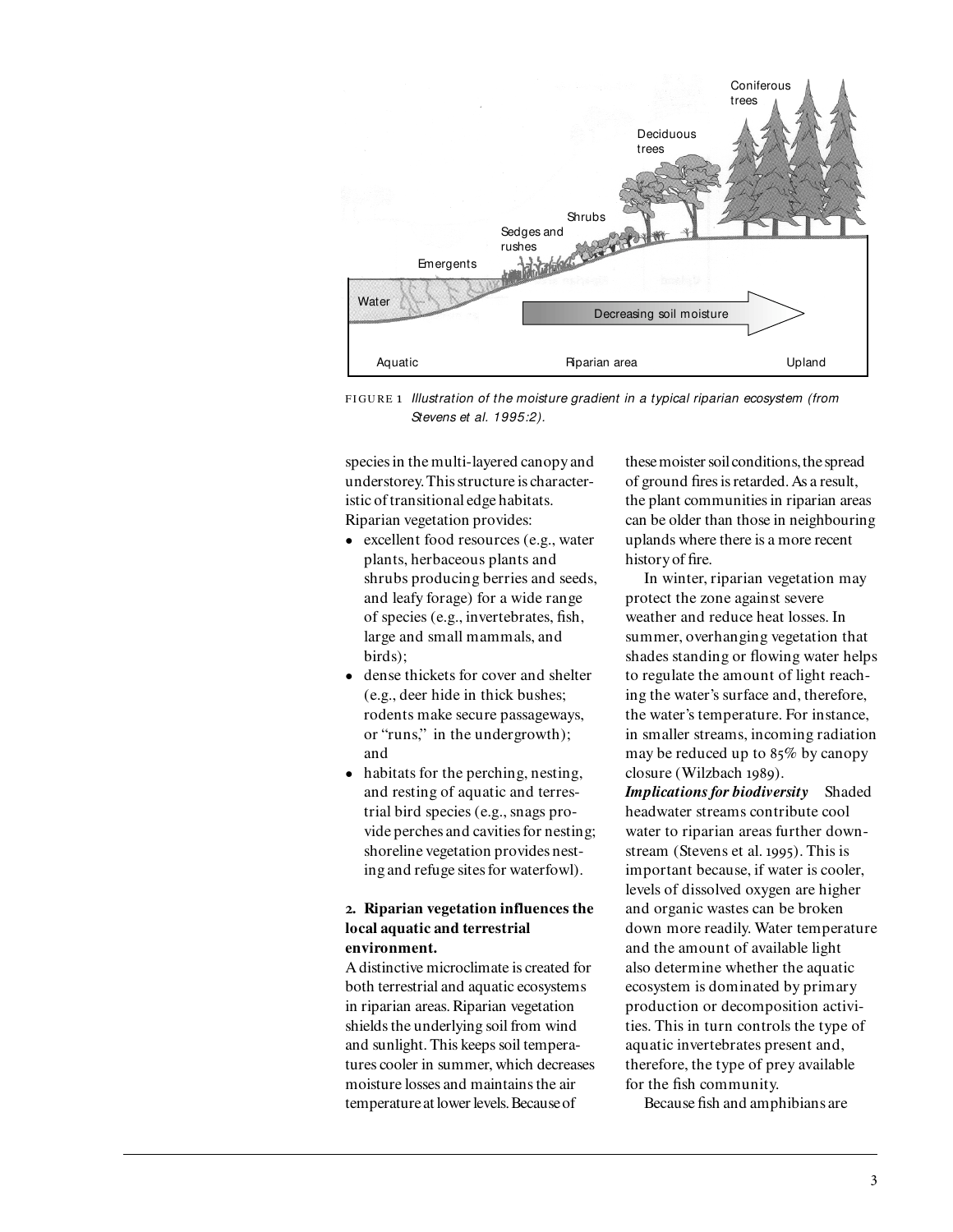cold-blooded, air and water temperature controls their body heat and metabolic processes. Amphibian eggs and larvae and some species of juvenile fish are consequently very sensitive to the changes in water temperature brought about by vegetation removal.

At Carnation Creek on western Vancouver Island, water temperatures increased by  $1-5$ °C after the removal of  $41\%$  of the forest cover including streamside vegetation in a clearcutting trial. This long-term study was initiated in 1970 and continues to examine the effects of forestry activities on riparian areas. In creek areas affected by logging and the related decrease in shade, the egg-to-fry survival rate of coho salmon has decreased, as has the number of spawning adults (Hartman and Scrivener 1990).

Decreasing the amount of streamside vegetation will therefore increase summer water temperatures, which could:

- kill salmon and other fish species if temperatures exceed tolerance levels (over  $22^{\circ}$ C for some species);
- increase susceptibility to disease;
- increase competition from warmwater fish; and
- change the fish species and age composition in streams (Voller 1998).

#### **. Root systems provide bank stability and help reduce erosion and siltation.**

The root systems of herbaceous plants and shrubs can stabilize lake, river, and stream banks by binding together soil, rock, and organic material, which reduces erosion and prevents sediment from entering the water system. This is particularly important in streams with relatively unstable banks and variable channels that can potentially transport sediment and cloudy water further downstream.

Tree roots withstand flood conditions more effectively than do shrubs and are therefore necessary for longterm bank stability (Gregory and

Ashkenas 1990). Undisturbed forests adjacent to riparian areas can also prevent or reduce the effects of debris avalanches, debris torrents, and debris jams.

*Implications for biodiversity* Sediment, both suspended and deposited, can interfere drastically with the life cycles of many aquatic creatures. For example, fish embryos may smother if silt settles on incubating eggs. Sediment deposits may hinder the emergence of young fish hatching from buried eggs. Cloudy, sediment-choked streams:

- clog fish gills;
- reduce the transmission of sunlight and therefore the growth of waterbased vegetation; and
- imperil some amphibians, such as the endangered Pacific giant salamander and tailed frog.

#### **. Riparian zones are an extremely important source of woody debris.**

Streamside vegetation may become unstable during windstorms or when stream banks are undercut during periodic flooding. Large pieces of organic debris (trees, large branches, and roots) can fall into streams and create important habitats such as pools and protected backwater areas. By providing channel structure, this debris determines how water flows through the watershed.

Large organic debris plays the following important structural roles:

- creates and maintains stream structures, such as islands, pools, gravel bars, riffles, and side channels;
- dissipates the energy of flowing water, which slows currents, drops gravel, and traps other sediment; and
- helps re-establish structures in streams after floods, debris torrents, or landslides.

*Implications for biodiversity* Maintaining the natural abundance and distribution of large organic debris in riparian areas:

• enriches riparian soil as it decays,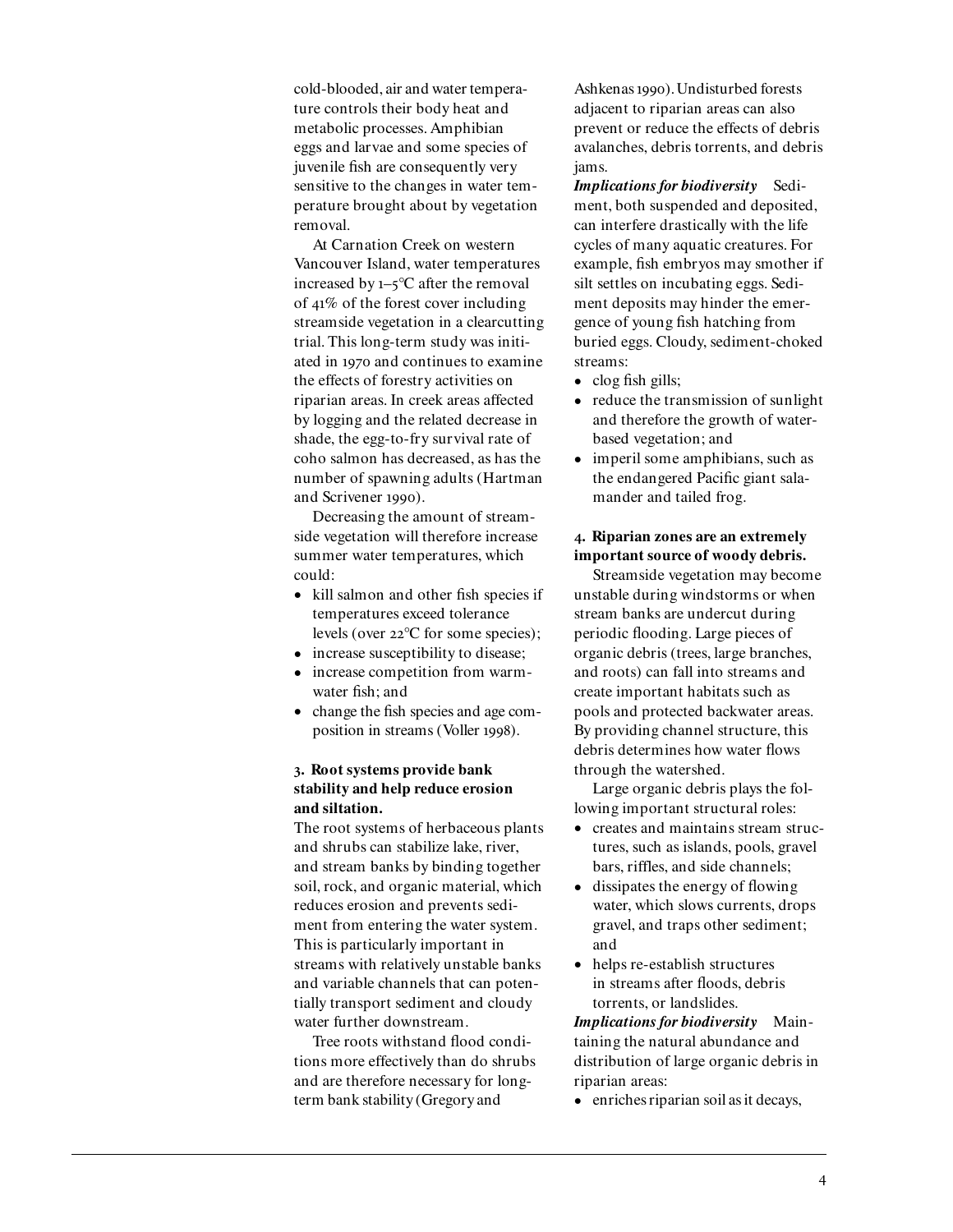#### **Dysfunction in landscape: "cumulative effects" and riparian areas**

*Riparian areas have important and positive connections with the rest of the watershed that make them valuable elements in the landscape. However, these connections can be detrimental if management disturbances at the headwaters are allowed to disrupt the continuity of the riparian ecosystems further downstream.*

*Some studies have shown logging roads and clearcutting can have the cumulative effect of increasing peak streamflows over those experienced in forested areas without roads or logging (Franklin 1992). Downstream effects can be magnified when abnormally high stream flows (due to rapid rainfall runoff) occur simultaneously with snowmelt. During these dramatic rain-on-snow flood events, major landslides, debris torrents, and dam-break floods can be triggered, affecting aquatic environments. Steep stream reaches can be scoured and simplified; lower gradient reaches buried in debris and sediment; and plant, wildlife, and fish spawning habitat can be damaged.*

supplying a long-term source of nitrogen and other essential nutrients to organisms;

- increases aquatic habitat diversity;
- creates rearing habitat (protected gravel beds) for salmonid fishes;
- provides critical habitat for the reproduction of reptiles and amphibians, such as the tailed frog and Pacific giant salamander; and
- supports a diverse assemblage of saprophytic fungi and woodboring insects.

## **. Riparian vegetation provides important nutritional inputs for aquatic ecosystems.**

Organic litter, such as leaves, needles, twigs, mosses, and lichens, falling from overhanging riparian vegetation, forms an important foundation in the aquatic food chain. This litter decomposes or becomes a primary food source for aquatic invertebrates, which in turn nourishes fish and a host of other organisms in the riparian zone. In small- to medium-sized streams, for example, it is likely that  $70-80\%$  of the food energy required by aquatic populations is supplied by leaf litter (Hollingsworth 1988).

*Implications for biodiversity* Removing vegetation in riparian areas eliminates an important source of food for both aquatic and terrestrial organisms. For example, trials conducted for the Carnation Creek study showed that harvesting limited a stream's ability to retain leaf litter and also reduced the amount of leaf litter available to  $27\%$  of pre-logging levels. Deciduous leaf litter from unlogged tributaries was unable to compensate for the loss of leaf litter in the main channel (Hartman and Scrivener 1990).

# **. Riparian vegetation helps maintain water quality.**

Storm water runoff, which may contain fertilizer residue, herbicides, pesticides, and other pollutants, can introduce chemicals to riparian areas,

and reduce water quality. The root systems and microbes associated with riparian vegetation act as a natural filter, trapping chemical elements from fertilizers (nitrogen and phosphorus) and breaking them down into usable nutrients (Stevens et al. 1995). Vegetated riparian areas may therefore store, cleanse, and slowly release water and nutrients.

*Implications for biodiversity* Clean water is essential for most living organisms. Adult amphibians, such as salamanders and frogs, absorb the chemicals through their skin along with water (Stevens et al. 1995), while fish may take up contaminants through their gills during respiration.

When riparian vegetation is removed, the ability of the riparian zone to filter deleterious substances and to store water and nutrients is impeded (Bird and Rapport 1986).

- Excess nitrogen, in the form of urea and ammonia from livestock wastes, dissolves in water and may cause fish kills.
- Phosphate fertilizers can also cause fish mortality by producing algal blooms, which deplete dissolved oxygen levels in the water.
- Herbicides and pesticides can threaten all life stages of fish and amphibians.

# **Riparian Area Habitat Diversity: Landscape-level Concepts**

Riparian corridors are important for preserving biodiversity at the landscape level (Harris 1984). In British Columbia,  $59\%$  of rare, threatened, and endangered species have all or part of their habitat needs met by riparian areas (Stevens et al. 1995) (Figure ). Part of the attraction is the proximity to free-flowing or standing water. However, the greater diversity of plant species in these areas also provides a wider range of habitat conditions and niches for wildlife.

In addition to containing diverse habitats for direct use, riparian corri-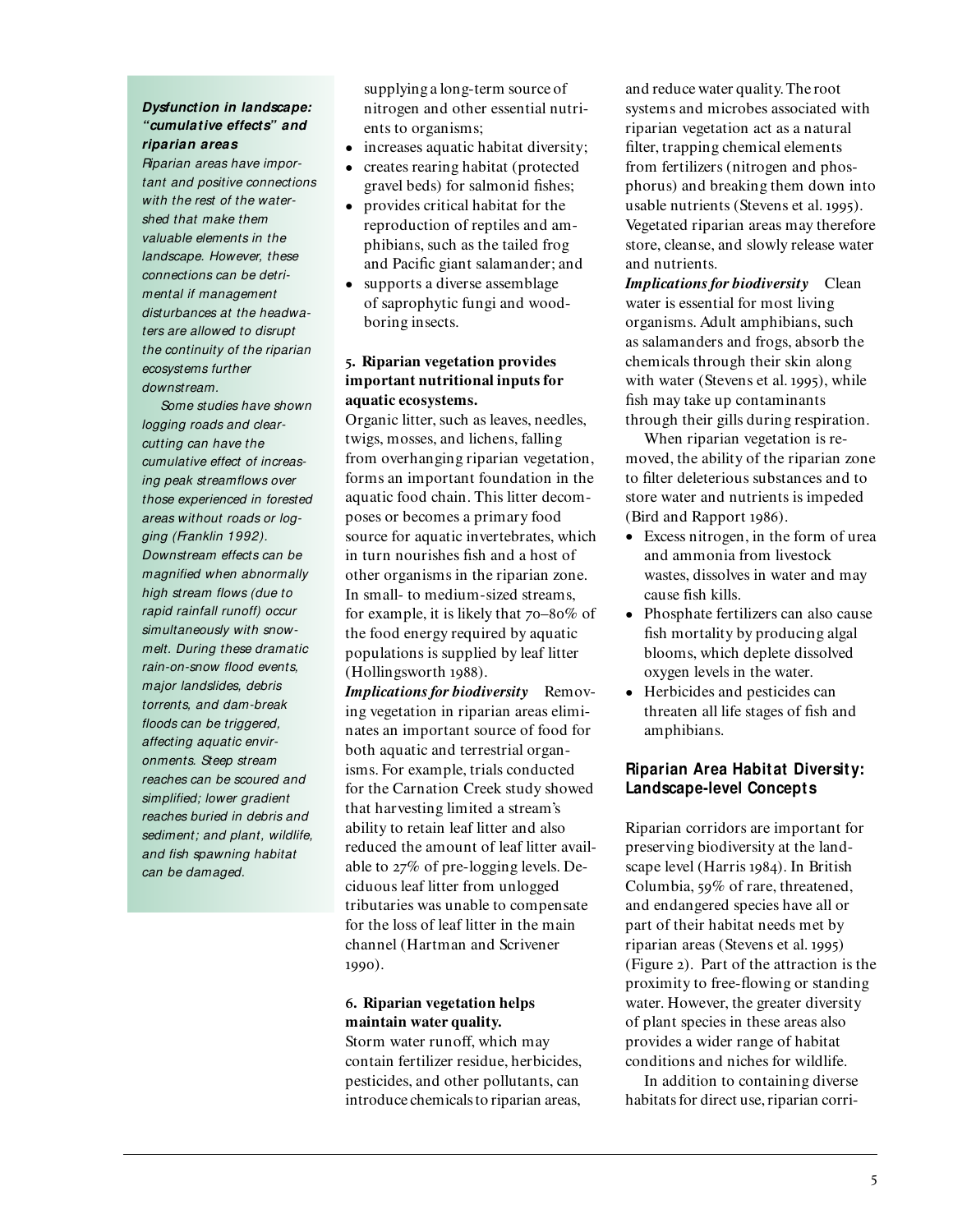

Terrestrial vertebrate class

F I GU RE *Percentage of species at risk that use riparian areas and proportion of users that show a strong or some dependence on these ecosystems (from Stevens et al. 1995:9).*

dors also function as important linkages that enable movements or flows to take place throughout the forested landscape. For instance, within their channels, creeks, streams, and rivers distribute water, soil, gravel, woody debris, nutrients, and genetic material (e.g., plant seeds, spores, and waterborne organisms) to downstream areas of the watershed. When their adjacent floodplain or upland habitats are also considered, riparian areas can link several otherwise isolated forest patches containing different wildlife habitats. In this way, riparian corridors become natural routes for various travelling or migrating animal species. If their original habitat is disturbed by natural or human agents, or if it deteriorates because of population pressures, forest-dwelling mammals may then use these corridors to disperse to new territory  $(Stevens et al. 1995).$ 

Riparian ecosystems and undisturbed riparian populations can also function as reservoirs of genetic material. Because they are so biologically productive, these areas help to maintain a "storehouse" for genetic diversity. For example, when adjacent areas are disturbed by fire, logging, or floods, animal species can use connective riparian corridors to colonize or repopulate the disturbed areas. Intact

vegetation in adjacent riparian areas also acts as a seed source to revegetate severely disturbed upland or streamside areas (Bunnell et al. 1995).

#### **Applying the Concepts: Managing Riparian Areas to Protect Habitat Diversity**

The principles of ecosystem management provide a solid conceptual framework for:

- identifying riparian management objectives;
- evaluating current land-use practices; and
- developing future resource alternatives (Gregory et al. 1991).

For example, one of ecosystem management's central tenets is that deviating from the natural range of an ecosystem's historical variability can increase the potential for unforeseen consequences. Therefore, if biodiversity is to be maintained in riparian zones, planning efforts should recognize the ecosystem's historic structure and functions, and its connections with the rest of the landscape.

The Forest Practices Code requires that Riparian Management Areas (RM As) be designated along both sides of streams and around lakes and wetlands (B.C. Ministry of Forests and B.C. Ministry of Environment, Lands and Parks 1995b). These management areas, because of their linear nature and ecological linkages across forest landscapes, are often pivotal elements of the Forest Ecosystem Networks (FEN s) outlined in the *Biodiversity Guidebook* (B.C. Ministry of Forests and B.C. Ministry of Environment, Lands and Parks 1995a).

As a buffer against upslope activities, R M As are intended to preserve the diversity and productivity of fish, wildlife, and riparian ecosystems. These areas can fulfill several functions, such as:

• serve as a trap, or sink, to decrease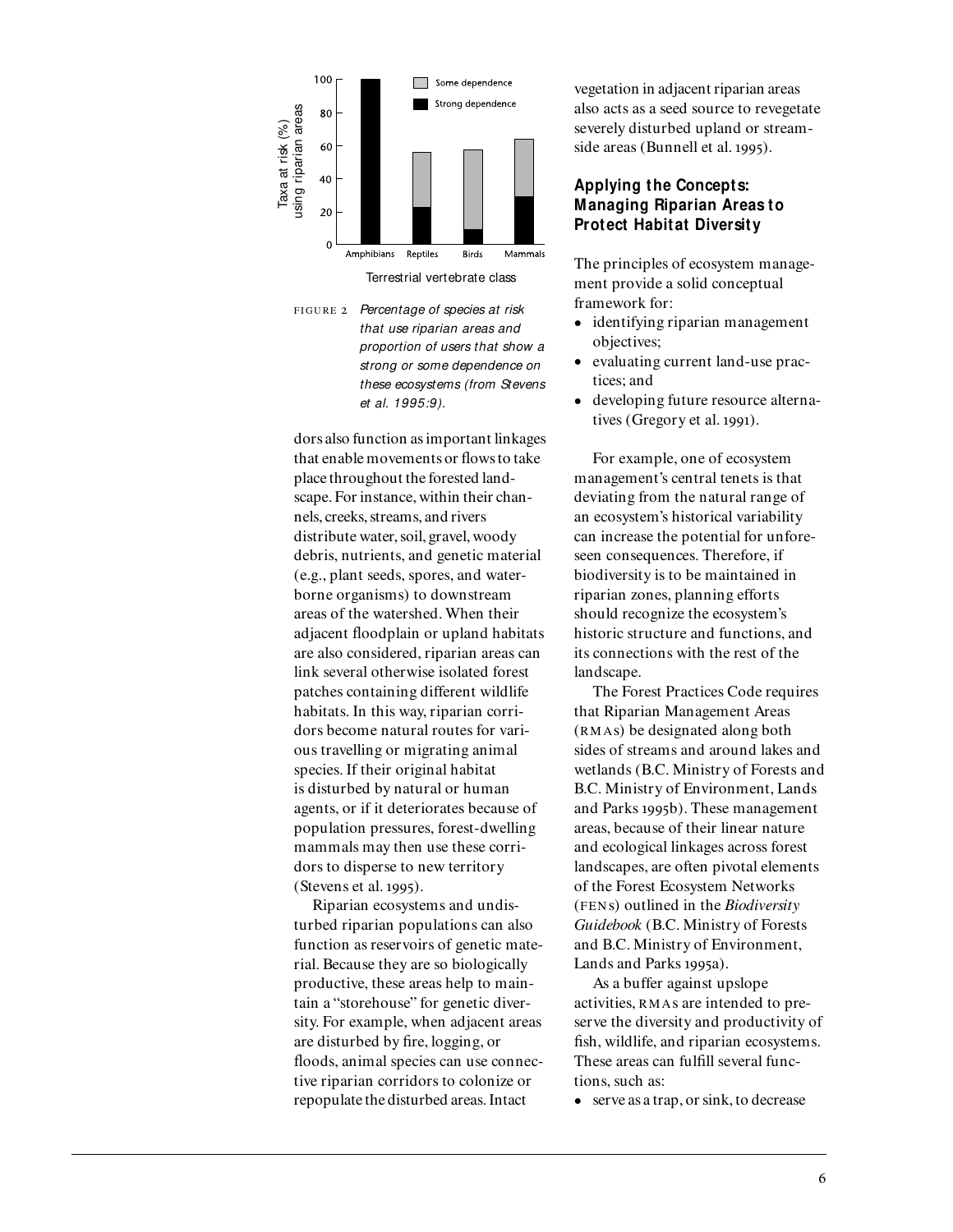# **Watershed analysis: some key historical questions**

*The watershed's historical range of variability (the variations in ecosystem conditions and processes over a period of time) provides an important reference point for riparian area planning. Some key questions (Regional Interagency Executive Committee 1995) to ask about historic watershed conditions include:*

- *1. What erosion processes occurred and where did they take place? (e.g., consider surface erosion and mass wasting)*
- *2. What were the characteristics of the historic hydrologic regime? (e.g., consider total discharge, peak and minimum flows, sources of cold water seepage and groundwater recharge)*
- *3. What plant communities and seral stages were present? What determined their composition and pattern? (e.g., consider natural disturbance regimes)*
- *4. How were stream channels structured and how was sediment transported and deposited in the watershed?*
- *5. How would the watershed's water quality be characterized in the past?*
- *6. What species and habitats were historically present; how were they distributed and how abundant were they?*
- *7. What were the major historical human uses in the watershed, including aboriginal and other cultural uses?*

the rate at which upslope sediment, nutrient, or other chemical runoff enters and contaminates the water body;

- regulate flows of surface or subsurface water by diffusing it and reducing its velocity;
- maintain bank stability and limit erosion potential;
- control water temperature by supplying shade;
- provide vegetation debris and terrestrial invertebrates as a food source for aquatic organisms;
- supply coarse woody debris for stream channel stability; and
- provide habitat for a diverse array of animal and plant species (Voller 1998).

The optimal width of riparian management areas will depend on the riparian classification and the nature of the surrounding watershed. As a coarse-filter approach, watershed analysis helps to identify past and present riparian ecosystem elements. It also organizes this information so that the direct, indirect, and cumulative effects of management actions can be estimated and their consequences understood before these activities take place (Regional

Interagency Executive Committee ). This sort of analysis is important because it shifts our focus from species and sites to the ecosystems and landscapes that support them.

Because of the dynamic nature of riparian ecosystems, managers are often faced with limited knowledge about their historic processes and conditions. Therefore, decisionmaking must often occur within an atmosphere of uncertainty. In these cases, managers should refine their plans by adopting a flexible, adaptive management approach that allows for feedback and adjustment as new information becomes available.

*Text by Susan Bannerman*

#### **References**

- Bird, P.M. and D.J. Rapport. 1986. State of the environment for Canada. Environ. Can., Ottawa, Ont.
- British Columbia Ministry of Forests and B.C. Ministry of Environment, Lands and Parks. 1995a. Biodiversity guidebook. B.C. Forest Practices Code. Victoria, B.C. British Columbia Ministry of Forests